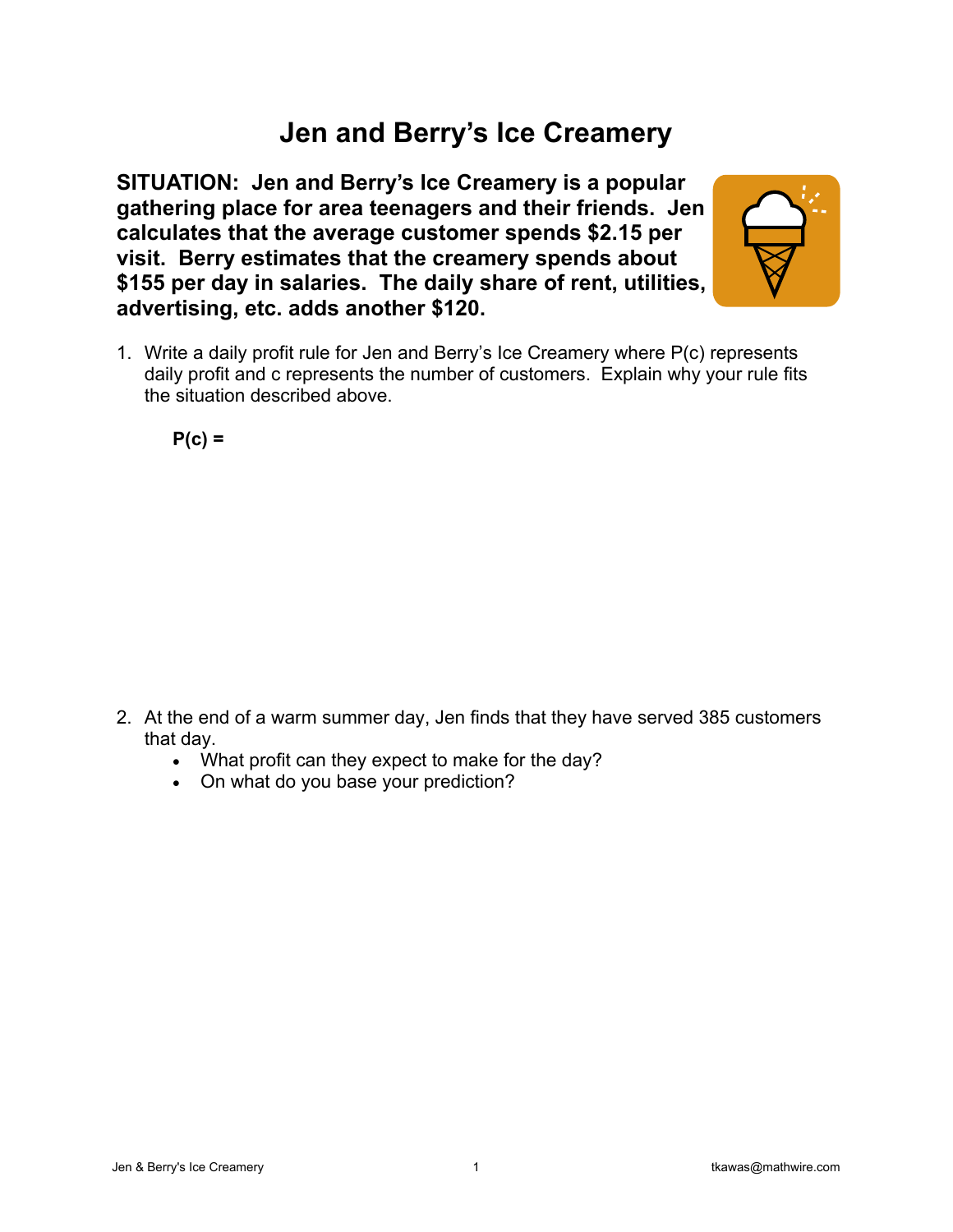- 3. On a busy Saturday, Jen and Berry's made \$636.50 in profit. Jen realized that they had been so busy that she was unable to accurately count customers. (The "take a number" machine is currently broken, so Jen relies on a running mental tally to keep count for her records.)
	- How might Jen figure out how many customers were served that day?
	- Use your method to find an answer for Jen. Write out the plan step-by-step with explanations so that Jen can understand how you figured the number of customers. She hopes to file away the method for the next time the "take a number" machine is broken.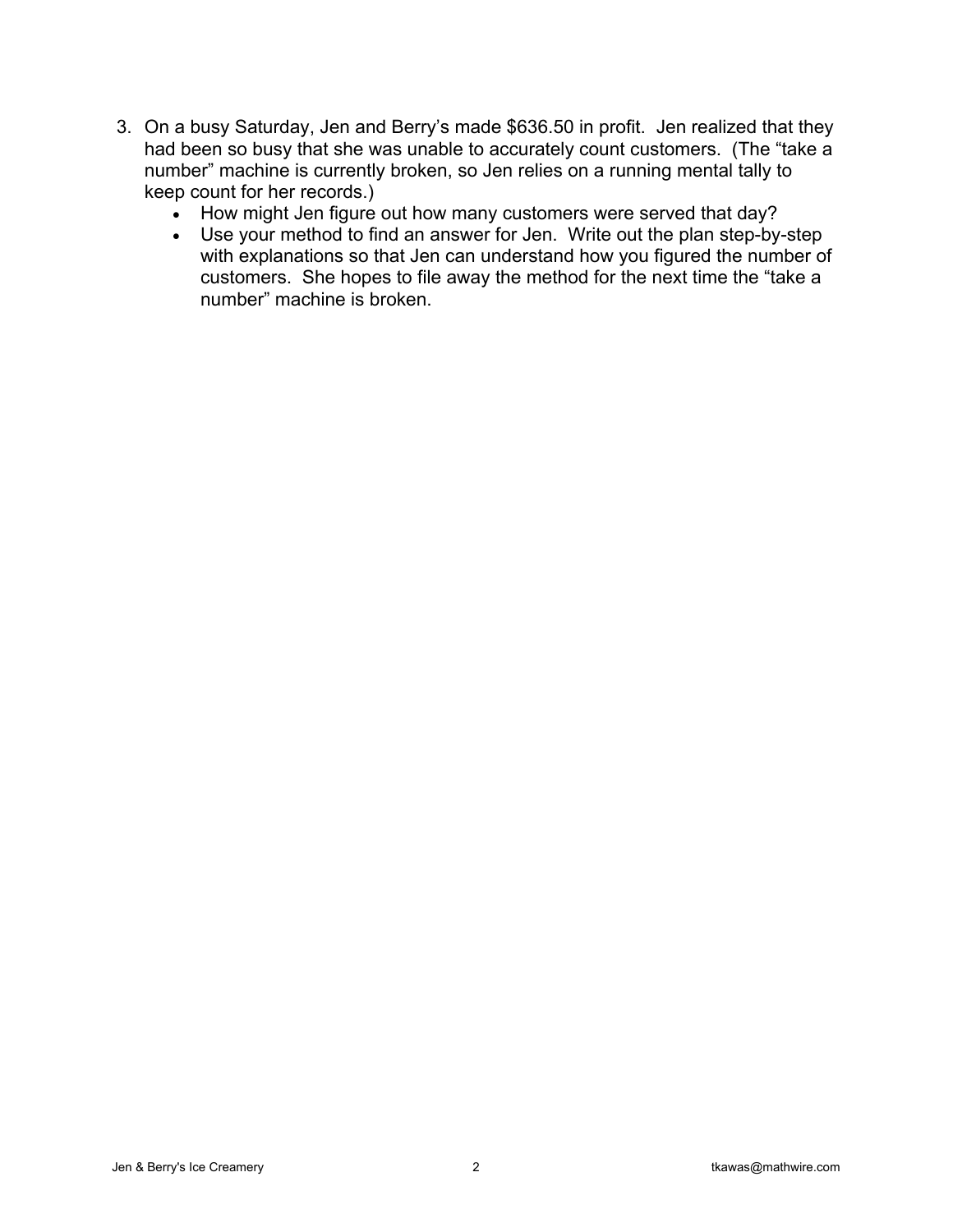| Day       | <b>No. of Customers</b>    | <b>Daily Profit</b> |
|-----------|----------------------------|---------------------|
| Sunday    | 217                        |                     |
| Monday    | 143                        |                     |
| Tuesday   | 179                        |                     |
| Wednesday | 233                        |                     |
| Thursday  | 184                        |                     |
| Friday    | 256                        |                     |
| Saturday  | 249                        |                     |
|           | <b>TOTAL WEEKLY PROFIT</b> |                     |

4. Complete the table below, predicting profit based on daily customer tallies.

5. Describe the method you used to complete the table. Include how you used mental math, pencil and paper, calculator, computer, etc. in the process.